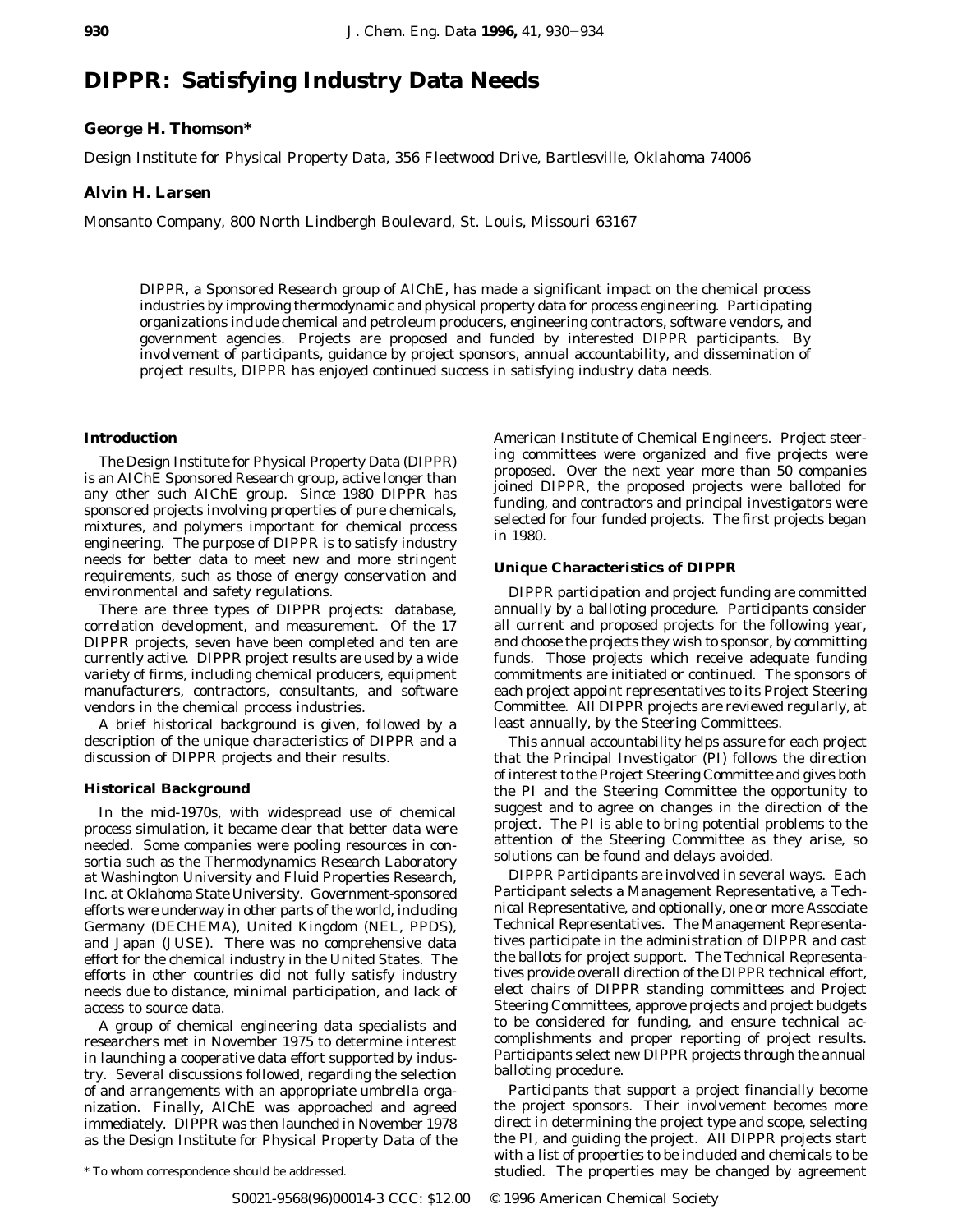| <b>Table 1. Summary of DIPPR Projects</b> |  |
|-------------------------------------------|--|
|-------------------------------------------|--|

| no. | project name                                 | principal investigator                | status         |
|-----|----------------------------------------------|---------------------------------------|----------------|
| 801 | Data Compilation                             | T. E. Daubert, Penn State             | ongoing        |
| 802 | Data Prediction Manual                       | R. P. Danner, Penn State              | completed 1991 |
| 804 | Acetic Acid-Water PVT and VLE                | G. M. Wilson. Wiltec                  | completed 1981 |
|     | <b>Measurements</b>                          |                                       |                |
| 805 | <b>Experimental Data on Mixtures</b>         | <b>Various</b>                        | ongoing        |
| 811 | Electrolyte Phase Equilibria                 | M. Rafal, OLI                         | completed 1984 |
| 821 | <b>Pure Liquid Vapor Pressure</b>            | W. V. Steele, NIPER                   | ongoing        |
|     | <b>Measurements</b>                          |                                       |                |
| 832 | Pure Component Organic Acid                  | G. M. Wilson, Wiltec                  | completed 1985 |
|     | Latent Heat of Vaporization and              |                                       |                |
|     | <b>PVT Measurements</b>                      |                                       |                |
| 851 | <b>Critical Properties of Pure</b>           | L. Wilson. Wiltec                     | ongoing        |
|     | Compounds                                    |                                       |                |
| 861 | <b>Aqueous Electrolyte Solution Database</b> | D. Smith-McGowan, D. E. Newmann, NIST | completed 1989 |
| 871 | <b>Determination of Pure</b>                 | W. V. Steele, NIPER                   | ongoing        |
|     | <b>Component Ideal Gas Heat of</b>           |                                       |                |
|     | Formation                                    |                                       |                |
| 881 | <b>Handbook of Polymer Solution</b>          | R. P. Danner. Penn State              | completed 1993 |
|     | Thermodynamics                               |                                       |                |
| 882 | <b>Evaluated Data on Mixtures</b>            | K. N. Marsh, Texas A&M                | completed 1996 |
| 911 | <b>ESH Data Compilation</b>                  | M. E. Mullins, T. N.                  | ongoing        |
|     |                                              | Rogers, Michigan Tech                 |                |
| 912 | <b>ESH Data Prediction Manual</b>            | M. E. Mullins. T. N.                  | completed 1996 |
|     |                                              | Rogers, Michigan Tech                 |                |
| 922 | <b>Handbook of Diffusivities and</b>         | J. M. Caruthers, Purdue               | completed 1996 |
|     | <b>Thermal Properties of Polymer</b>         |                                       |                |
|     | <b>Solutions</b>                             |                                       |                |
| 931 | <b>Data Prediction Methods</b>               | P. C. Jurs. Penn State                | ongoing        |
| 961 | Handbook of Polymer Miscibility              | T. Lodge, U. Minnesota                | starting 1996  |
|     | and Interfacial Energy Properties            |                                       |                |

between the PI and the Steering Committee. The chemicals may be selected and prioritized. The project sponsors also advise on many other aspects of the project, such as project policies and procedures, data sources, correlation and prediction methods, experimental methods, data qualification methods, data processing, use of computers and electronic communications, and review and dissemination of project results.

The mechanisms of project selection and funding assure that DIPPR projects will be of appropriate scope. *Appropriate* here applies to selection of chemicals and properties to be studied, level of accuracy and coverage, use of estimated values, and time span. The chemicals and properties covered are selected by the project sponsors, and so are definitely of interest to industry, the audience DIPPR seeks to serve.

DIPPR is interested in a practical level of accuracy and coverage. For example, the initial emphasis of the Data Compilation project was to obtain data adequate for engineering purposes quickly. As experience was gained, the emphasis shifted to more accurate and consistent data and more complete coverage. However, coverage focuses on properties important for process or environmental engineering, so the DIPPR effort does not include such information as complete thermodynamic surfaces (which have been developed for major chemicals) or NMR spectra.

For database projects, if experimental data are not available for a given property of a chemical, estimated values will be used if possible. Source data and estimates of accuracy are provided, so process engineers can judge the adequacy of the data for a given purpose. Project investigators with data evaluation experience can usually provide better estimates than process or environmental engineers in the field.

While some DIPPR projects are completed within two to four years and others continue much longer or indefinitely, some deliverables are usually required at least once a year, to justify continued funding and to keep the project direction consistent with sponsor expectations.

## **DIPPR Projects**

DIPPR projects are summarized in Table 1. All DIPPR projects are identified by a name and a three-digit project number. The first two digits indicate the year the project began. The three types of DIPPR projects-database, correlation development, and measurement-will be discussed. The different types of projects complement each other in satisfying industry needs. Projects of different types in a given technology area will be described together in some cases, and some projects include more than one of these types to some extent.

## **Database Projects**

The objective of DIPPR database projects is to develop a compilation or database of critically evaluated data for specified properties of industrially important chemicals or mixtures. The database projects are Data Compilation (Project 801), Aqueous Electrolyte Solution Database (861), Evaluated Data on Mixtures (882), and Environmental, Safety and Health (ESH) Data Compilation (911).

*Data Compilation (801).* The Data Compilation project began in 1980 and has been active since then at the Chemical Engineering Department at The Pennsylvania State University under the leadership of T. E. Daubert and R. P. Danner. The project seeks to organize and make available a convenient compilation of reliable property data on industrially important chemical compounds and mixtures. Its objective is to satisfy industry needs for more accurate and complete thermodynamic and physical property data for process engineering. The Data Compilation also serves as a repository of measured data from other DIPPR projects. The Data Compilation now includes 29 property constants and 15 temperature-dependent properties for 1508 compounds in its most recent public release (Daubert et al., 1996a, 1996b; STN, 1996). The Data Compilation is also available through several commercial software and process simulation vendors. The properties are listed in Table 2.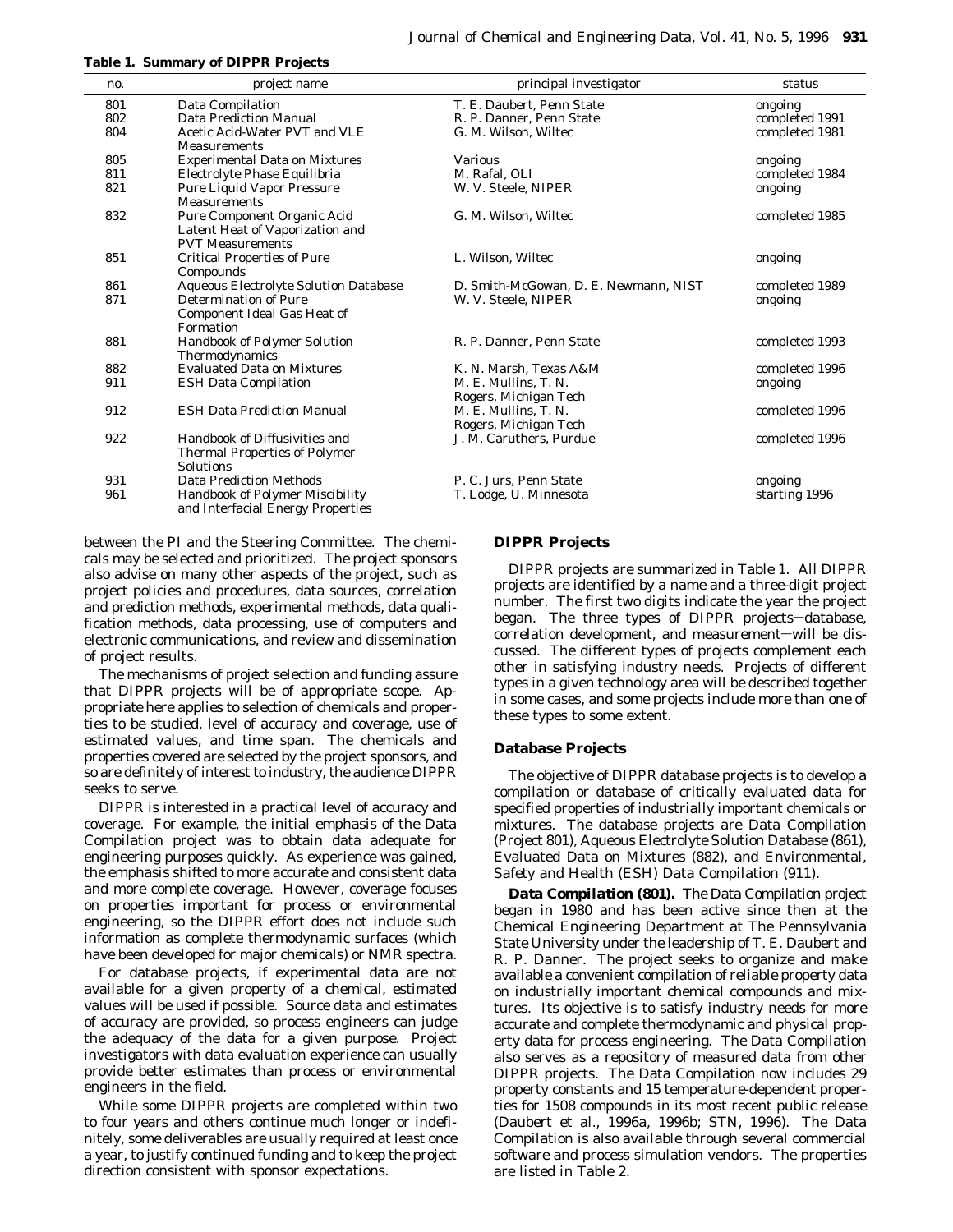### **Table 2. Properties in the Data Compilation (Project 801)**

| <b>Property Constants</b>               |                               |  |  |  |
|-----------------------------------------|-------------------------------|--|--|--|
| formula                                 | enthalpy of formation,        |  |  |  |
| common name                             | std. state, 298.15 K          |  |  |  |
| CAS name                                | Gibbs energy of formation,    |  |  |  |
| <b>IUPAC</b> name                       | std. state, 298.15 K          |  |  |  |
| CAS registry number                     | absolute entropy, std. state, |  |  |  |
| structure                               | 298.15 K                      |  |  |  |
| synonyms                                | enthalpy of fusion at         |  |  |  |
| molecular weight                        | melting point                 |  |  |  |
| critical temperature                    | standard enthalpy of          |  |  |  |
| critical pressure                       | combustion, 298.15 K          |  |  |  |
| critical volume                         | acentric factor               |  |  |  |
| critical compressibility factor         | radius of gyration            |  |  |  |
| melting point, 1 atm                    | solubility parameter,         |  |  |  |
| triple point temperature                | 298.15 K                      |  |  |  |
| triple point pressure                   | dipole moment                 |  |  |  |
| normal boiling point                    | Van der Waals volume          |  |  |  |
| liquid molar volume, 298.15 K           | Van der Waals area            |  |  |  |
| enthalpy of formation, ideal gas,       | refractive index              |  |  |  |
| 298.15 K                                | flash point                   |  |  |  |
| Gibbs energy of formation,              | lower flammability limit      |  |  |  |
| ideal gas, 298.15 K                     | upper flammability limit      |  |  |  |
| absolute entropy, ideal gas,            | autoignition temperature      |  |  |  |
| 298.15 K                                |                               |  |  |  |
| <b>Temperature Dependent Properties</b> |                               |  |  |  |
| solid density                           | second virial coefficient     |  |  |  |
| liquid density                          | liauid viscositv              |  |  |  |

sublimation pressure vapor viscosity vapor pressure solid thermal conductivity liquid heat capacity surface tension ideal gas heat capacity

enthalpy of vaporization liquid thermal conductivity solid heat capacity vapor thermal conductivity

**Table 3. Properties in the Evaluated Data on Mixtures Database (Project 882)**

Information Included mixture identification reference source of sample component names, formulas, and CAS registry numbers source of sample assessment imprecision and inaccuracy in independent variables imprecision and inaccuracy in measured variables final purity method of determining purity purification method table of data values plot of the data Properties Included critical properties density diffusion coefficient solubility surface tension thermal conductivity viscosity

*Evaluated Data on Mixtures (882).* The aim of the Evaluated Data on Mixtures project is to develop a computer-searchable database containing evaluated experimental data on selected properties of mixtures. This database should be useful not only for the data themselves, but also for testing models of mixture behavior. Under the guidance of K. N. Marsh at the Thermodynamics Research Center at Texas A&M University since 1988, two of the planned four volumes of tables have been published (Gammon *et al.*, 1993, 1994). The database has also been made available in computer form (Dong *et al.*, 1995). A total of about 2040 mixture/property tables will eventually be published. The properties included are listed in Table 3.

*Environmental, Safety and Health Data (911, 912).* The ESH Data Compilation and ESH Data Prediction Manual projects began in 1991 with M. E. Mullins and T. N. Rogers in the Chemical Engineering Department at Michigan Technological University as project investigators. The ESH Data Compilation project goal is to develop a database of chemicals which are regulated by the government or which are important to the chemical industry and to society at large for environmental, safety, and health concerns. The properties are listed in Table 4. The first public release is scheduled for November 1996. The chemicals are taken from the 1990 Clean Air Act Amendments, the OSHA Process Safety Management list, the EPA Risk Management Program, and chemicals of special interest to project sponsors. The database now contains approximately 45 000 data values for 490 chemicals.

The purpose of the ESH Data Prediction Manual project is to develop and select estimation methods for properties needed for the ESH Data Compilation. A computer program has been developed for property estimation and retrieval. The project will be merged into the ESH Data Compilation project in 1997.

## **Correlation Development Projects**

These projects have the objective to develop or recommend correlations for specific properties. The projects include the Data Prediction Manual (Project 802), Data Prediction Methods (931), Electrolyte Phase Equilibria (811), Polymer Solution Thermodynamics (881), Handbook of Diffusivities and Thermal Properties for Polymer Solutions (922), Handbook of Polymer Miscibility and Interfacial Energy Properties (961), and Environmental, Safety and Health (ESH) Data Prediction Manual (912).

*Data Prediction (802, 931).* The Data Prediction Manual project began in 1980 along with the Data Compilation project, also under R. P. Danner and T. E. Daubert at The Pennsylvania State University. The two projects were coordinated closely, each complementing the other, under the same Project Steering Committee. The purpose of the Data Prediction Manual project was to evaluate and recommend methods for predicting properties important for process engineering. The Data Prediction Manual was published (Danner *et al.*, 1987), as well as a supplement for organometallic compounds (Myers *et al.*, 1991) and a handbook for vapor-liquid equilibrium (Gess *et al.*, 1991). The project was then complete.

The Data Prediction Methods project began in 1993 as a successor to the Data Prediction Manual project, but focusing on new methods for predicting physical and thermodynamic properties using molecular descriptors as correlating parameters. P. C. Jurs in the Chemistry Department at The Pennsylvania State University is the PI. Prediction methods for normal boiling point and autoignition temperature have been developed, and software to implement the methods has been made available to the project sponsors.

*Electrolyte Solutions (811, 861).* The Electrolyte Phase Equilibria project developed methods for correlating and predicting the behavior of aqueous electrolytes. J. F. Zemaitis at Chem Solve, Inc. and M. Rafal at OLI Systems, Inc. were the PIs for this project, which lasted from 1981 to 1984. The principal result was a comprehensive handbook (Zemaitis *et al.*, 1986).

Building on the Electrolyte Phase Equilibria project, the Aqueous Electrolyte Solution Database project compiled data and included software for data access and retrieval from personal computers. The project work was done at the National Institute of Standards and Technology by D. Smith-McGowan and D. E. Neumann from 1986 to 1989. The database was published (Neumann, 1994).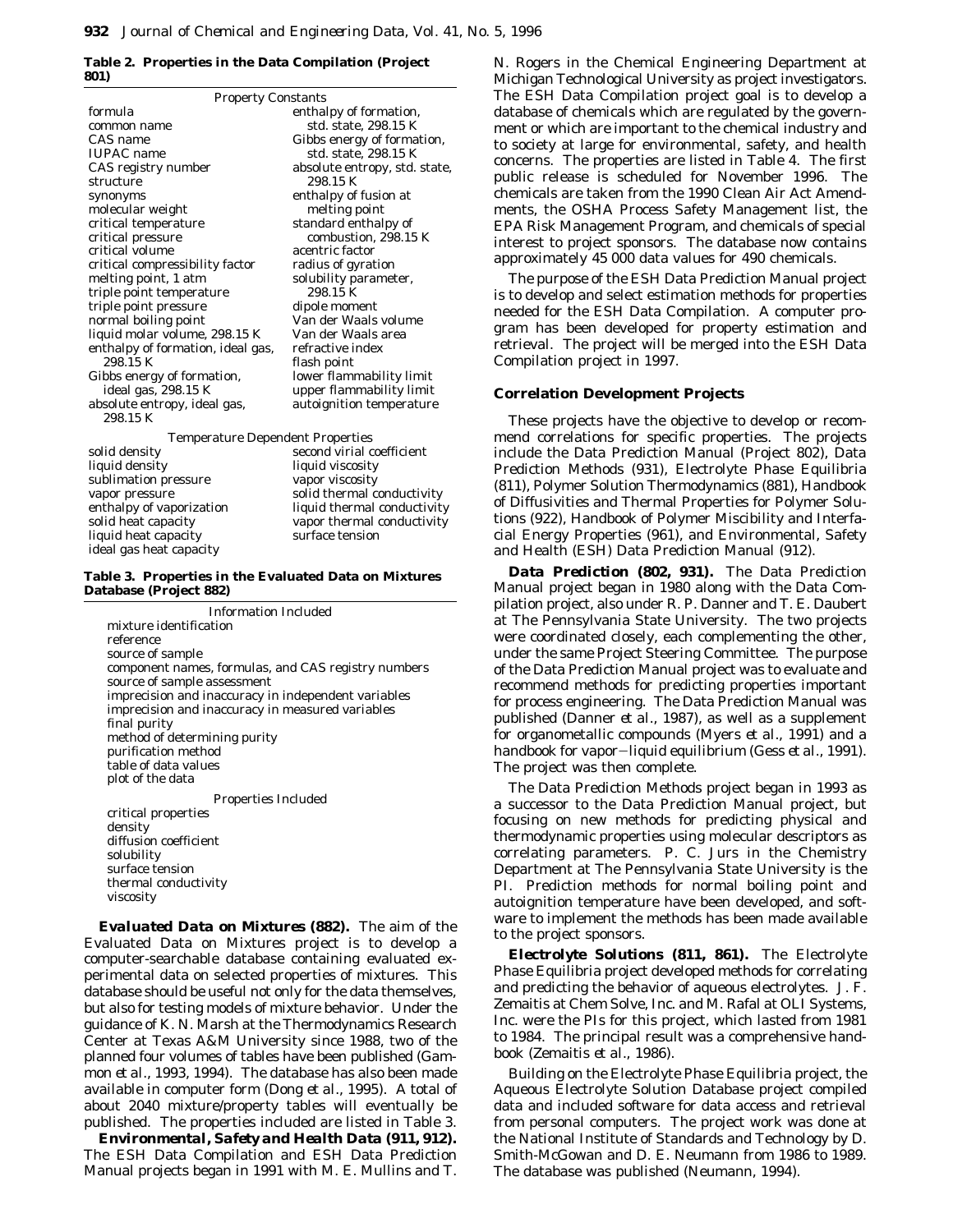### **Table 4. Properties in the ESH Data Compilation (Project 911)**

General Physical Properties molecular weight molecular weight molecular diffusivity in water, 298.15 K liquid density, 298.15 K surface tension, 298.15 K solubility in water, 298.15 K heat of formation, ideal gas, 298.15 K solubility of water in chemical,  $298.15 \text{ K}$  critical temperature melting point and the critical pressure critical pressure normal boiling point critical volume<br>vapor pressure, 298.15 K heat of vaporiz vapor pressure, 298.15 K<br>molecular diffusivity in air, 298.15 K<br>heat of vaporization at normal heat of vaporization at normal boiling point Temperature Dependent Properties liquid density liquid thermal conductivity vapor pressure vapor thermal conductivity liquid viscosity<br>
vapor viscosity<br>
vapor viscosity<br>
deal gas heat capac ideal gas heat capacity surface tension heat of vaporization heat of vaporization Oxygen Demand Parameters biochemical oxygen demand (BOD) theoretical oxygen demand (carbonaceous) chemical oxygen demand (COD) theoretical oxygen demand (combined) theoretical oxygen demand (combined) Partitioning Parameters octanol/water partition coefficient organic carbon/water partition coefficient soil/water partition coefficient bioconcentration factor Vapor-Liquid Equilibrium Parameters activity coefficient in water **Figure 1.1 Theory's law constant for water mixtures** activity coefficient of water in chemical Fire and Explosion Parameters lower flammability limit in air autoignition temperature upper flammability limit in air heat of combustion flash point Sensory, Health, and Toxicity Impact Parameters

aquatic toxicity **human** toxicity

**Table 5. Properties in the Polymer Solution Databases (Projects 881, 922)**

Polymer Solution Thermodynamics polymer pressure-volume-temperature data finite concentration vapor-liquid equilibria infinite dilution vapor-liquid equilibria binary liquid-liquid equilibria ternary liquid-liquid equilibria

Polymer Solution Diffusivities and Thermal Properties diffusivity of solvent into polymer diffusivity of polymer into solvent thermal conductivity heat capacity density enthalpy of polymerization coefficient of thermal expansion

*Polymer Solutions (881, 922, 961).* The Handbook of Polymer Solution Thermodynamics project began in 1988 with R. P. Danner at The Pennsylvania State University as PI. Its purposes were to provide an evaluated depository of data, evaluate and extend models for polymers in both organic and aqueous solvents, develop improved models, and provide a standard source of results in both handbook and database form. The purposes were accomplished with the publication of the Handbook with accompanying software (Danner *et al.*, 1993). This project was followed by the Handbook of Diffusivities and Thermal Properties for Polymer Solutions, 1992-1996, with J. M. Caruthers at Purdue University, for which the technical work is complete and the Handbook and software are in preparation. The properties included in the databases accompanying both handbooks are given in Table 5. A new project, the Handbook of Polymer Miscibility and Interfacial Energy Properties, is to begin in 1996 with T. Lodge at the University of Minnesota.

## **Measurement Projects**

Experimental measurements of properties of specific chemicals or mixtures may be made for a variety of reasons: sponsor request, determination of values for key compounds or homologous series, development or improvement of property correlations, and provision of values to DIPPR database or correlation development projects. Measurement projects include Experimental Data on Mixtures (Project 805), Pure Liquid Vapor Pressure Measurements (821), Critical Properties of Pure Compounds (851), Determination of Pure Component Ideal Gas Heat of Formation (871), Acetic Acid-Water PVT and VLE Measurements (804), and Pure Component Organic Acid Latent Heat of Vaporization and PVT Measurements (832). Results of these projects have been published (Benson *et al.*, 1985; Black, 1987; Shih *et al.*, 1989; Selover, 1990; Cunningham *et al.*, 1990, 1991, 1994). Beginning in 1996, DIPPR experimental results are expected to be submitted to *J. Chem. Eng. Data* for publication.

*Experimental Data on Mixtures (805).* This project is directed at obtaining vapor-liquid equilibrium, liquidliquid equilibrium, and solubility data on systems of important industrial chemicals and on systems selected to augment predictive techniques for phase equilibria from molecular structures. Instead of having a single PI, several investigators worldwide are involved, according to their capabilities and interests. The scope of the project each year is finalized by the Steering Committee in response to proposals received after a list of potential systems is distributed to potential investigators. Each investigator makes the desired measurements on specified mixtures. The project began in 1980, and measurements have been made on over 280 systems.

*Pure Liquid Vapor Pressure Measurements (821).* This project makes accurate measurements of vapor pressure over a wide range of temperatures. Measurements on more than 110 compounds have been made since 1982. Since 1991, the PI for this project has been W. V. Steele of the National Institute for Petroleum and Energy Research (NIPER), Bartlesville, OK, and the scope of the project has been expanded to include measurements of vapor and